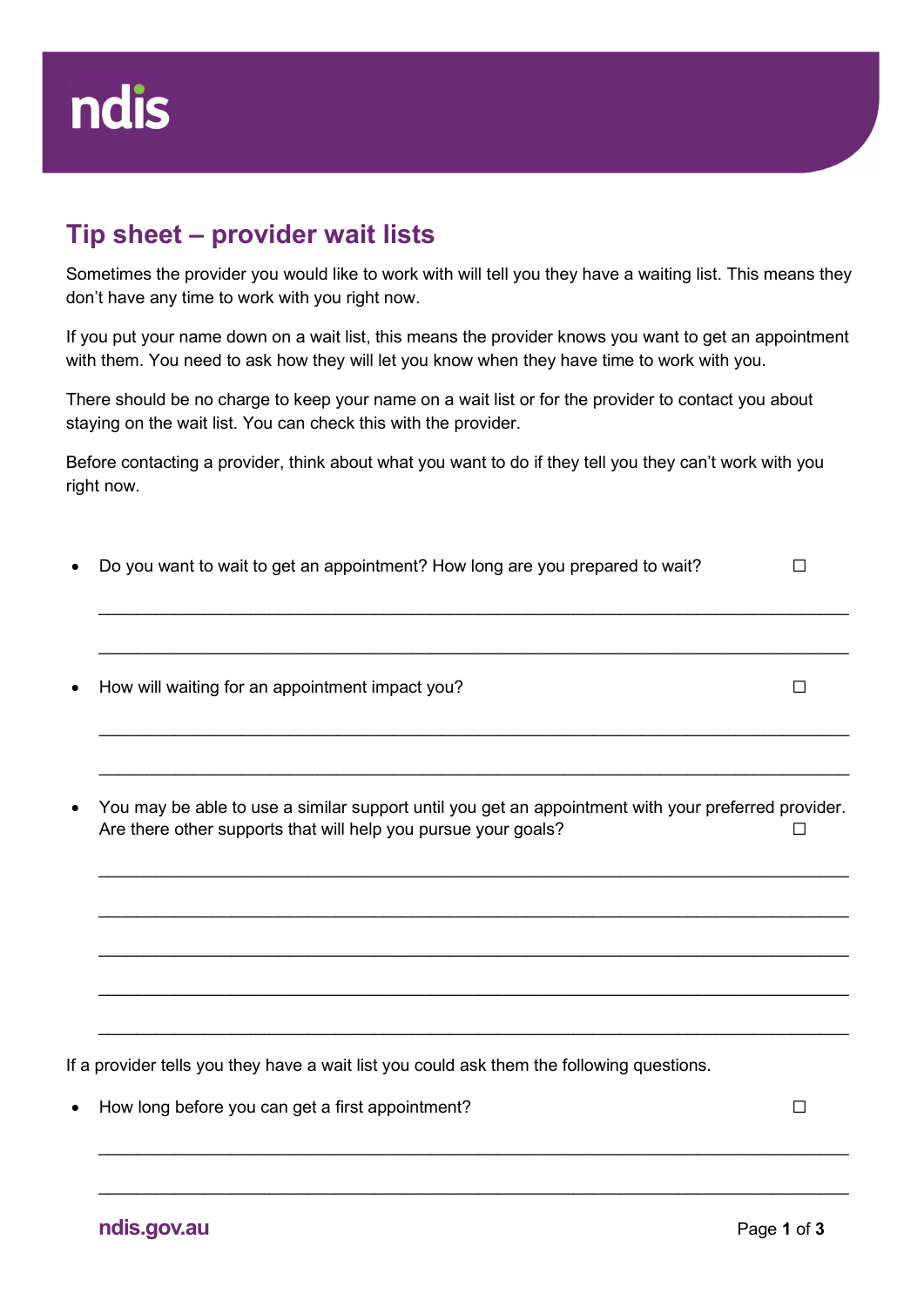

• How long will you have to wait between standard appointments? (The provider may not be able to help you as often as you would like)  $\Box$ 

 $\_$  , and the contribution of the contribution of the contribution of the contribution of the contribution of  $\mathcal{L}_\text{max}$ 

- $\_$  , and the set of the set of the set of the set of the set of the set of the set of the set of the set of the set of the set of the set of the set of the set of the set of the set of the set of the set of the set of th Can you put your name down now? ☐  $\_$  , and the contribution of the contribution of the contribution of the contribution of  $\mathcal{L}_\text{max}$ ■ Can you take your name off the wait list later? △ □  $\_$  , and the set of the set of the set of the set of the set of the set of the set of the set of the set of the set of the set of the set of the set of the set of the set of the set of the set of the set of the set of th  $\_$  , and the contribution of the contribution of the contribution of the contribution of  $\mathcal{L}_\text{max}$ • Can you put your name down and work with other providers while you are waiting? □  $\_$  , and the contribution of the contribution of the contribution of the contribution of  $\mathcal{L}_\text{max}$  Do you need to check with the provider about staying on the wait list or will they contact you? How often?  $\Box$  $\_$  , and the set of the set of the set of the set of the set of the set of the set of the set of the set of the set of the set of the set of the set of the set of the set of the set of the set of the set of the set of th  $\_$  , and the contribution of the contribution of the contribution of the contribution of  $\mathcal{L}_\text{max}$  Will the provider contact you when there is an appointment for you? How much notice will they give you?  $\hfill\square$  $\_$  , and the contribution of the contribution of the contribution of the contribution of  $\mathcal{L}_\text{max}$  $\_$  , and the contribution of the contribution of the contribution of the contribution of  $\mathcal{L}_\text{max}$ • Therapy assistants work under supervision of a skilled therapist and may be able to help you. Think
- about asking if the provider has therapy assistants. Can they provide some supports?  $\Box$

 $\_$